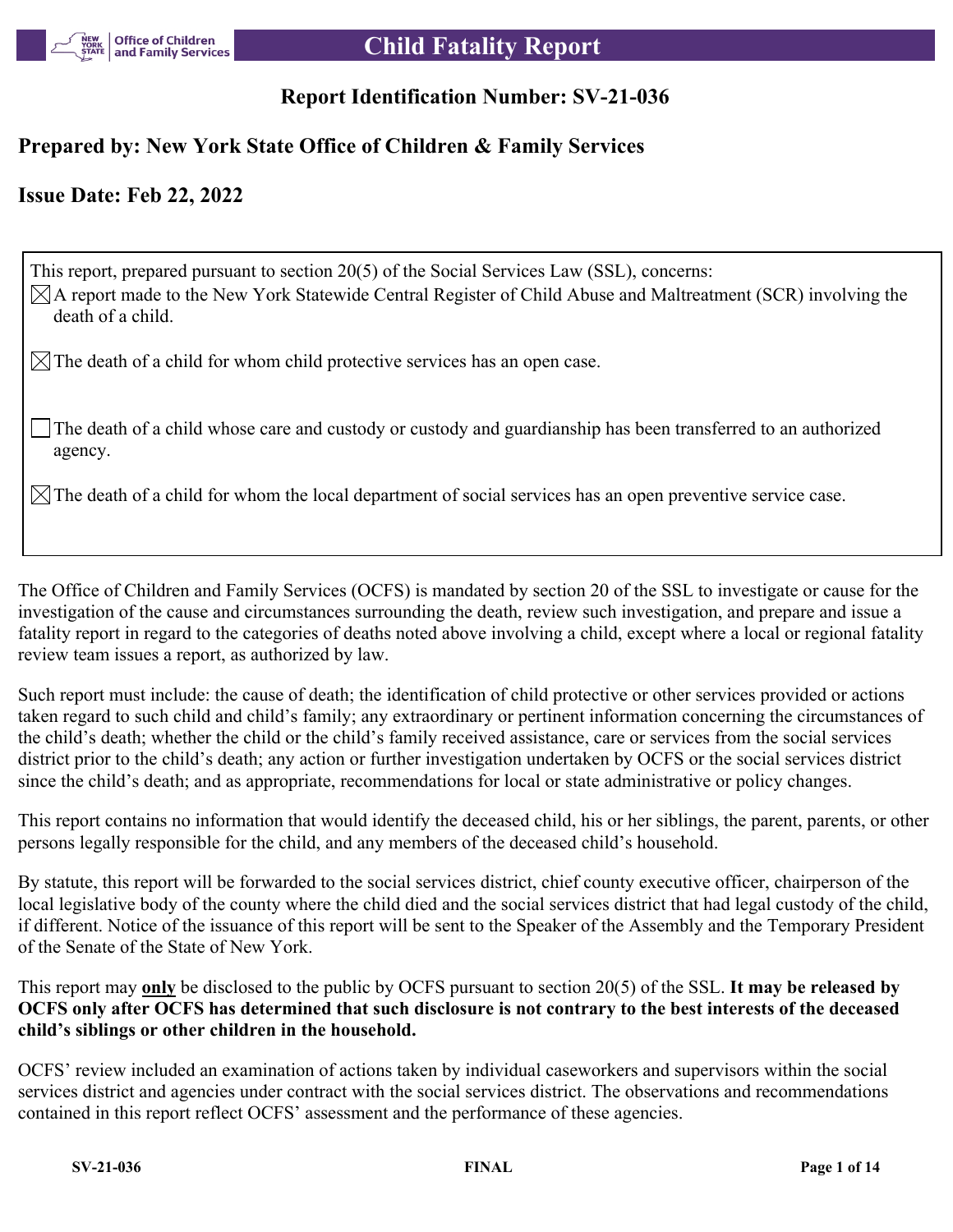

# **Abbreviations**

| <b>Relationships</b>                                 |                                                                       |                                       |  |  |  |  |
|------------------------------------------------------|-----------------------------------------------------------------------|---------------------------------------|--|--|--|--|
| <b>BM-Biological Mother</b>                          | <b>SM-Subject Mother</b>                                              | SC-Subject Child                      |  |  |  |  |
| <b>BF-Biological Father</b>                          | SF-Subject Father                                                     | OC-Other Child                        |  |  |  |  |
| MGM-Maternal Grand Mother                            | <b>MGF-Maternal Grand Father</b>                                      | FF-Foster Father                      |  |  |  |  |
| PGM-Paternal Grand Mother                            | <b>PGF-Paternal Grand Father</b>                                      | DCP-Day Care Provider                 |  |  |  |  |
| MGGM-Maternal Great Grand Mother                     | MGGF-Maternal Great Grand Father                                      | PGGF-Paternal Great Grand Father      |  |  |  |  |
| PGGM-Paternal Great Grand Mother                     | MA/MU-Maternal Aunt/Maternal Uncle PA/PU-Paternal Aunt/Paternal Uncle |                                       |  |  |  |  |
| <b>FM-Foster Mother</b>                              | <b>SS-Surviving Sibling</b>                                           | <b>PS-Parent Sub</b>                  |  |  |  |  |
| CH/CHN-Child/Children                                | <b>OA-Other Adult</b>                                                 |                                       |  |  |  |  |
|                                                      | Contacts                                                              |                                       |  |  |  |  |
| <b>LE-Law Enforcement</b>                            | <b>CW-Case Worker</b>                                                 | CP-Case Planner                       |  |  |  |  |
| Dr.-Doctor                                           | ME-Medical Examiner                                                   | <b>EMS-Emergency Medical Services</b> |  |  |  |  |
| DC-Day Care                                          | FD-Fire Department                                                    | <b>BM-Biological Mother</b>           |  |  |  |  |
| <b>CPS-Child Protective Services</b>                 |                                                                       |                                       |  |  |  |  |
|                                                      | <b>Allegations</b>                                                    |                                       |  |  |  |  |
| <b>FX-Fractures</b>                                  | <b>II-Internal Injuries</b>                                           | L/B/W-Lacerations/Bruises/Welts       |  |  |  |  |
| S/D/S-Swelling/Dislocation/Sprains                   | C/T/S-Choking/Twisting/Shaking                                        | B/S-Burns/Scalding                    |  |  |  |  |
| P/Nx-Poisoning/ Noxious Substance                    | <b>XCP-Excessive Corporal Punishment</b>                              | PD/AM-Parent's Drug Alcohol Misuse    |  |  |  |  |
| CD/A-Child's Drug/Alcohol Use                        | <b>LMC-Lack of Medical Care</b>                                       | <b>EdN-Educational Neglect</b>        |  |  |  |  |
| <b>EN-Emotional Neglect</b>                          | <b>SA-Sexual Abuse</b>                                                | M/FTTH-Malnutrition/Failure-to-thrive |  |  |  |  |
| IF/C/S-Inadequate Food/ Clothing/<br>Shelter         | <b>IG-Inadequate Guardianship</b>                                     | LS-Lack of Supervision                |  |  |  |  |
| Ab-Abandonment                                       | OTH/COI-Other                                                         |                                       |  |  |  |  |
|                                                      | <b>Miscellaneous</b>                                                  |                                       |  |  |  |  |
| <b>IND-Indicated</b>                                 | UNF-Unfounded                                                         | SO-Sexual Offender                    |  |  |  |  |
| Sub-Substantiated                                    | Unsub-Unsubstantiated                                                 | <b>DV-Domestic Violence</b>           |  |  |  |  |
| LDSS-Local Department of Social                      | <b>ACS-Administration for Children's</b>                              | NYPD-New York City Police             |  |  |  |  |
| Service                                              | Services                                                              | Department                            |  |  |  |  |
| PPRS-Purchased Preventive<br>Rehabilitative Services | TANF-Temporary Assistance to Needy<br>Families                        | FC-Foster Care                        |  |  |  |  |
| MH-Mental Health                                     | <b>ER-Emergency Room</b>                                              | <b>COS-Court Ordered Services</b>     |  |  |  |  |
| <b>OP-Order of Protection</b>                        | <b>RAP-Risk Assessment Profile</b>                                    | FASP-Family Assessment Plan           |  |  |  |  |
| <b>FAR-Family Assessment Response</b>                | Hx-History                                                            | Tx-Treatment                          |  |  |  |  |
| <b>CAC-Child Advocacy Center</b>                     | PIP-Program Improvement Plan                                          | yo-year(s) old                        |  |  |  |  |
| <b>CPR-Cardiopulmonary Resuscitation</b>             | ASTO-Allowing Sex Abuse to Occur                                      |                                       |  |  |  |  |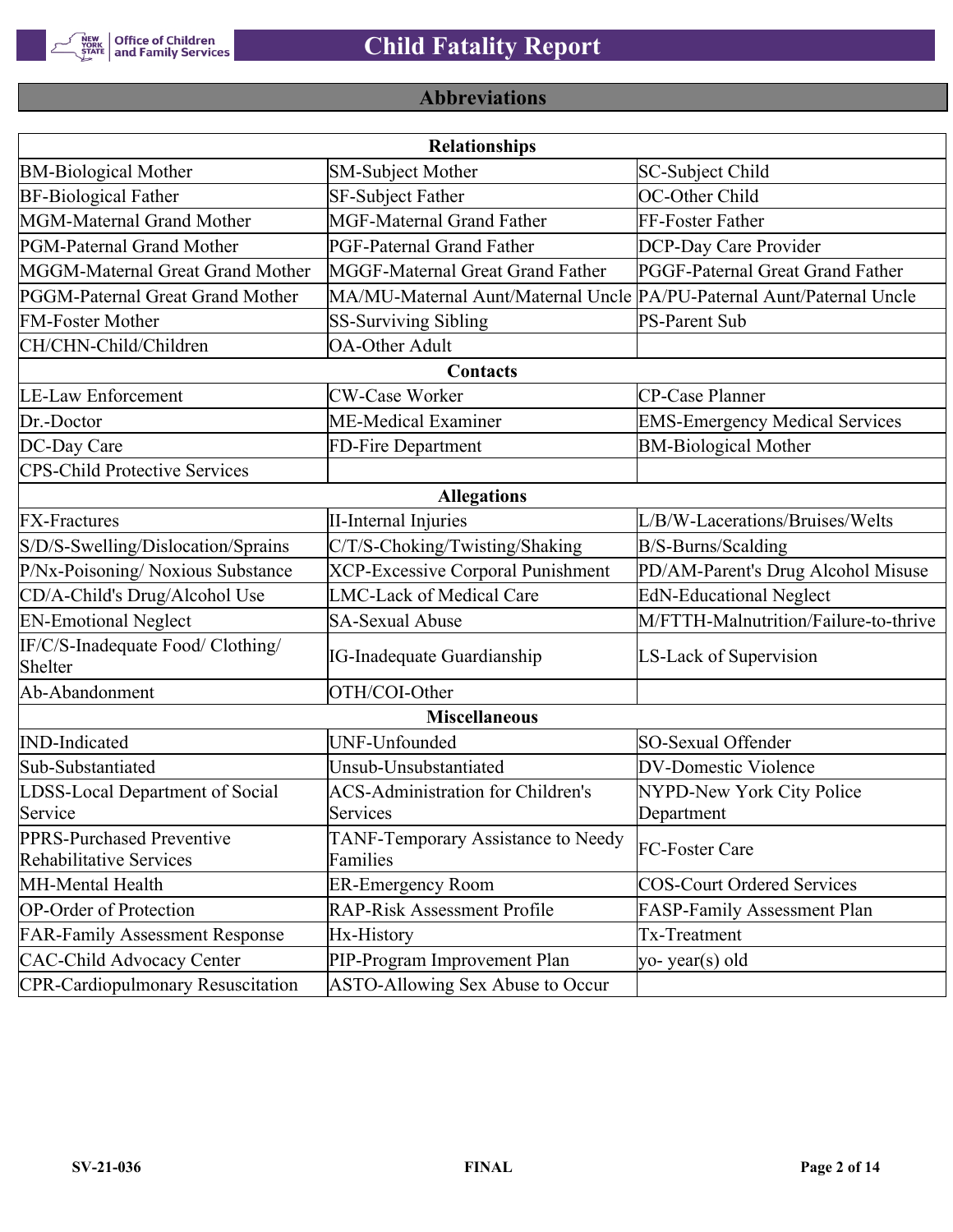

### **Case Information**

**Report Type:** Child Deceased **Jurisdiction:** Westchester **Date of Death:** 09/05/2021

**Age:** 5 month(s) **Gender:** Male **Initial Date OCFS Notified:** 09/07/2021

#### **Presenting Information**

An SCR report alleged that on 9/4/21, the father was feeding the 5-month-old infant and fell asleep with the infant in bed with him. This occurred at approximately 7:43 PM. At an unknown time, the infant rolled over onto his face and stomach. The father woke up at an unknown time and found the infant unresponsive. It was unknown who called 911. The infant was transported to the hospital as the result of oxygen deprivation caused by an unsafe sleep situation. The infant subsequently passed away on 9/5/21. The roles of the mother and maternal grandmother were unknown.

#### **Executive Summary**

On 9/7/21, the Westchester County Department of Social Services (WCDSS) received an SCR report regarding the death of the 5-month-old male infant that occurred on 9/5/21. WCDSS had an open CPS investigation at the time, which was received on 9/5/21, regarding the incident that led to the infant's death as well as allegations that the infant fell off the bed earlier that same morning and the mother did not seek medical care for the infant. WCDSS also had an open Preventive Services Case, which opened on 3/23/21, to provide services to the family following the birth of the infant. The mother resided in a downstairs apartment at the maternal grandmother's home. The infant resided with the father since birth and they often visited the mother's home when the father was supervising the mother's contact with the infant. The father applied for custody of the infant and the petition was pending in Family Court at the time of the infant's death. The father had custody of his 8-year-old son (sibling), who also resided with him. The sibling's mother resided out of the country and she did not have frequent contact with the sibling.

Upon investigation, it was learned that on 9/4/21, the father was in the mother's downstairs apartment with the infant and the maternal grandmother was upstairs. The mother was not home, and the sibling was visiting his paternal aunt. The father laid down on the mother's bed with the infant and he fed the infant a bottle. He fell asleep at 7:23 PM with the infant awake and lying on his back, cradled in the father's right arm. The father woke up approximately 20 minutes later and he saw that the infant had turned onto his stomach and he was face down on the father's arm. The infant's lips were blue, he had vomit on his chin, and he was unresponsive. The father brought the infant upstairs and asked the grandmother for help. The grandmother called 911 and she performed CPR per the dispatcher's instructions. EMS arrived and resuscitated the infant, then transported him to the hospital via ambulance. Emergency room doctors' attempts to stabilize the infant were unsuccessful and he was pronounced deceased on 9/5/21.

An autopsy was performed, and the results were pending at the time this report was written. According to the emergency room doctor, the cause of death was an asphyxial event that led to a pulmonary hemorrhage, liver failure and severe lactic acidosis. The infant ultimately went into cardiac arrest and passed away. The doctor said that the infant falling off the bed that morning did not have an impact on his death. Law enforcement reported that they were informed by medical staff that the infant was positive for three viruses at the time of his death. The law enforcement investigation remained open pending the final autopsy report.

On 11/6/21, WCDSS substantiated the allegations of DOA/Fatality and Inadequate Guardianship against the father as he failed to exercise a minimum degree of care when he co-slept with the infant. The physical condition of the sleeping area (two twin beds pushed together and the father co-sleeping with the infant) created an aggravating factor. On the day of the incident, the father placed the infant at imminent danger of impairment when he fell asleep with the infant cradled in his right arm. The infant was found face down and unresponsive on the father's arm and he ultimately died as a result of the incident. The 9/5/21 SCR report was unfounded prematurely and closed on 9/10/21. Upon completion of the fatality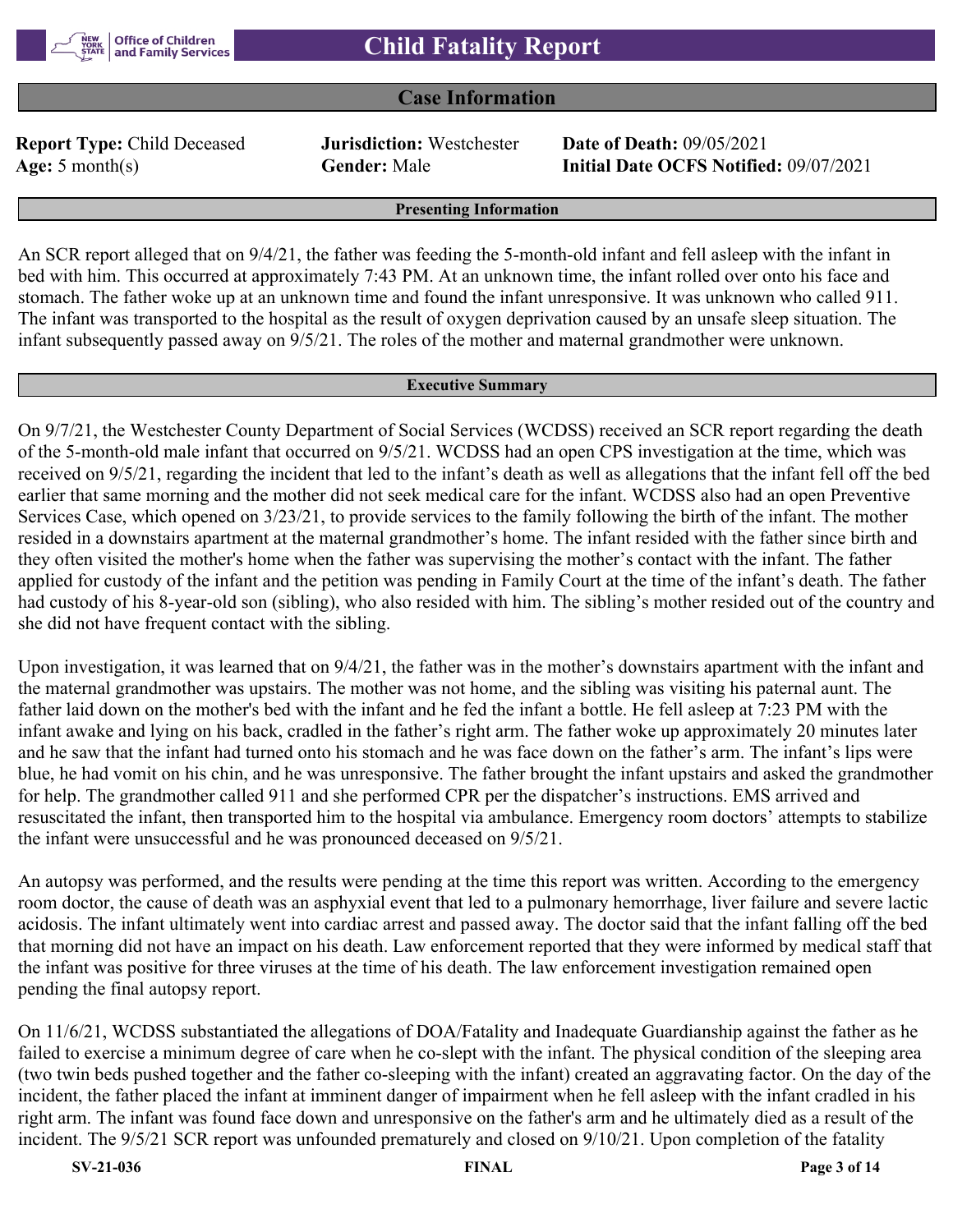

investigation, WCDSS modified the determination of the allegations against the father to substantiated.

WCDSS offered the family funeral assistance and bereavement counseling. The mother engaged in counseling services and the father and grandmother declined. At the time this report was written, the mother had moved into her own apartment and the parents were no longer in a relationship. The case remained open for preventive services with the father and sibling.

### **PIP Requirement**

WCDSS will submit a PIP to the Westchester Regional Office within 30 days of receipt of this report. The PIP will identify action(s) the WCDSS has taken, or will take, to address the cited issue(s). For issues where a PIP is currently implemented, WCDSS will review the plan and revise as needed to address ongoing concerns.

### **Findings Related to the CPS Investigation of the Fatality**

**Safety Assessment:**

 **Was sufficient information gathered to make the decision recorded on the:**

| <b>Approved Initial Safety Assessment?</b><br>$\circ$                                                                                                                    | Yes                                                                          |
|--------------------------------------------------------------------------------------------------------------------------------------------------------------------------|------------------------------------------------------------------------------|
| Safety assessment due at the time of determination?<br>$\circlearrowright$                                                                                               | Yes                                                                          |
| Was the safety decision on the approved Initial Safety Assessment<br>$\bullet$<br>appropriate?                                                                           | Yes                                                                          |
| Determination:                                                                                                                                                           |                                                                              |
| Was sufficient information gathered to make determination(s) for all<br>$\bullet$<br>allegations as well as any others identified in the course of the<br>investigation? | Yes, sufficient information was<br>gathered to determine all<br>allegations. |
| Was the determination made by the district to unfound or indicate<br>$\bullet$<br>appropriate?                                                                           | Yes                                                                          |
| Explain:                                                                                                                                                                 |                                                                              |
| The case was appropriately indicated and remained open for preventive services.                                                                                          |                                                                              |
| Was the decision to close the case appropriate?                                                                                                                          | N/A                                                                          |
| Was casework activity commensurate with appropriate and relevant statutory Yes<br>or regulatory requirements?                                                            |                                                                              |
| Was there sufficient documentation of supervisory consultation?                                                                                                          | Yes, the case record has detail of the<br>consultation.                      |
| <b>Explain:</b>                                                                                                                                                          |                                                                              |
| Cocarrigate optimity was commonsurate with once oppured anon                                                                                                             |                                                                              |

Casework activity was commensurate with case circumstances.

**Required Actions Related to the Fatality**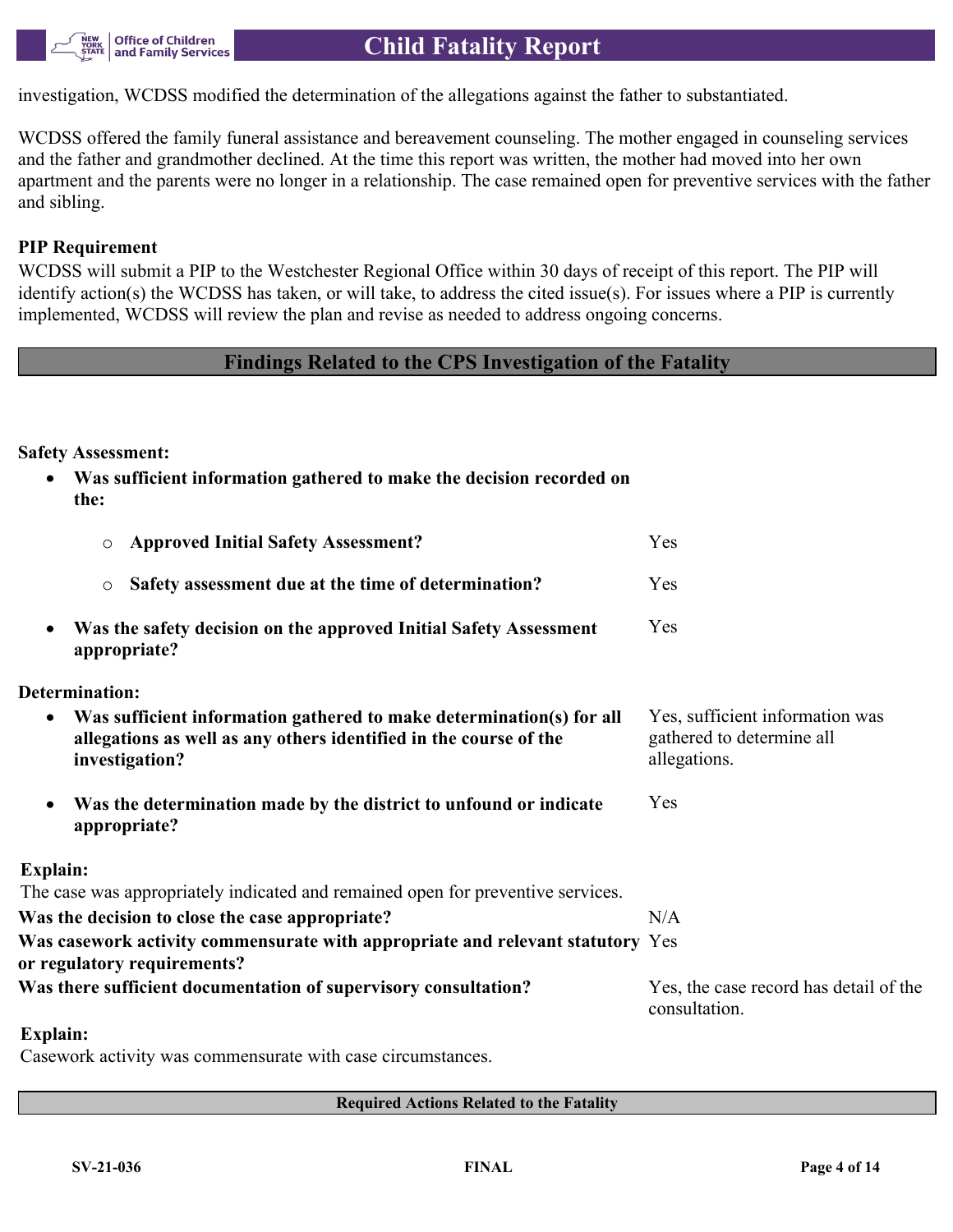

# Are there Required Actions related to the compliance issue(s)?  $\Box$  Yes  $\Box$  No

## **Fatality-Related Information and Investigative Activities**

| <b>Incident Information</b>                                                                                                                                                                                                                                          |                               |                                       |  |  |  |
|----------------------------------------------------------------------------------------------------------------------------------------------------------------------------------------------------------------------------------------------------------------------|-------------------------------|---------------------------------------|--|--|--|
| <b>Date of Death: 09/05/2021</b>                                                                                                                                                                                                                                     | <b>Time of Death: Unknown</b> |                                       |  |  |  |
| Date of fatal incident, if different than date of death:                                                                                                                                                                                                             |                               | 09/04/2021                            |  |  |  |
| Time of fatal incident, if different than time of death:                                                                                                                                                                                                             |                               | Unknown                               |  |  |  |
| County where fatality incident occurred:                                                                                                                                                                                                                             |                               | Westchester                           |  |  |  |
| Was 911 or local emergency number called?                                                                                                                                                                                                                            |                               | Yes                                   |  |  |  |
| <b>Time of Call:</b>                                                                                                                                                                                                                                                 |                               | Unknown                               |  |  |  |
| Did EMS respond to the scene?                                                                                                                                                                                                                                        |                               | Yes                                   |  |  |  |
| At time of incident leading to death, had child used alcohol or drugs?                                                                                                                                                                                               |                               | N/A                                   |  |  |  |
| Child's activity at time of incident:                                                                                                                                                                                                                                |                               |                                       |  |  |  |
| Sleeping<br>Working<br>Playing<br>Eating<br>Other: Laying on an adult bed                                                                                                                                                                                            |                               | Driving / Vehicle occupant<br>Unknown |  |  |  |
| Did child have supervision at time of incident leading to death? Yes<br>How long before incident was the child last seen by caretaker? 20 Minutes<br>At time of incident was supervisor impaired? Not impaired.<br>At time of incident supervisor was:<br>Distracted | Absent                        |                                       |  |  |  |
| $\boxtimes$ Asleep<br>Total number of deaths at incident event:<br>Children ages 0-18: 1<br>Adults: 0                                                                                                                                                                | Other:                        |                                       |  |  |  |
| <b>Household Composition at time of Fatality</b>                                                                                                                                                                                                                     |                               |                                       |  |  |  |

| <b>Household</b>           | <b>Relationship</b> | Role                | Gender | Age          |
|----------------------------|---------------------|---------------------|--------|--------------|
| Deceased Child's Household | Deceased Child      | Alleged Victim      | Male   | $5$ Month(s) |
| Deceased Child's Household | Father              | Alleged Perpetrator | Male   | $33$ Year(s) |
| Deceased Child's Household | Sibling             | No Role             | Male   | $8$ Year(s)  |
| Other Household 1          | Grandparent         | No Role             | Female | $53$ Year(s) |
| Other Household 1          | Mother              | No Role             | Female | $26$ Year(s) |

**LDSS Response**

**SV-21-036 FINAL Page 5 of 14** WCDSS began their investigation into the infant's death upon receipt of the SCR report dated 9/5/21. During the course of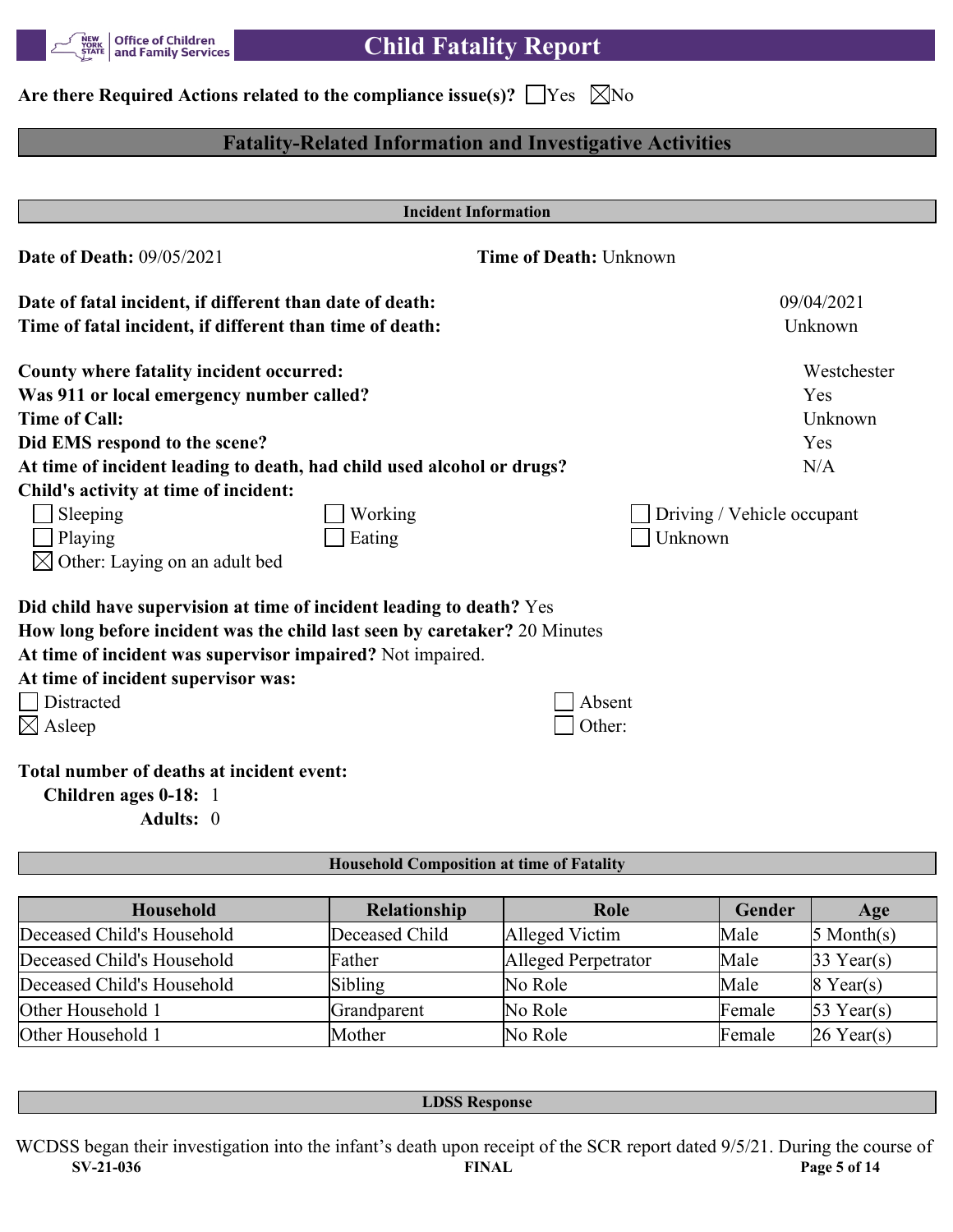

the fatality investigation, WCDSS contacted the source of the report, reviewed SCR history and interviewed the mother, father, maternal grandmother, paternal aunts and uncles and the sibling. They spoke to hospital staff, law enforcement, the DA's office, school staff, the children's pediatrician and the preventive services caseworker. WCDSS completed the required fatality reports, Safety Assessments and the Risk Assessment Profile timely and accurately.

Through interviews with the parents, it was learned that the infant was born at 35 weeks gestation and he remained in the Neonatal Intensive Care Unit for six days due to requiring respiratory support. On 3/26/21, the infant was discharged to the father's care due to concerns for the mother's diagnosed mental health issues and cognitive delays. There was a crib in the mother's bedroom, but the infant often slept between the parents on the mother's bed, which was two twin beds pushed together. The parents said they had been educated about safe sleep guidelines by WCDSS. The infant was diagnosed with a respiratory virus in July 2021 and he was diagnosed with the same virus the week prior to the fatal incident. The parents denied that the infant had any signs of illness during the 72 hours prior to the fatal incident.

The parents reported that on 9/4/21, the mother fed the infant a bottle around 5:00 AM, then she placed him on the bed next to the father. The infant rolled into the gap between the two twin beds and he fell onto the carpeted floor approximately two feet below. The infant did not appear to be harmed so the parents did not seek medical care. The mother left the home at approximately 10:00 AM and she was gone all day. The father dropped the infant off at the babysitter's home and he went to work. The father picked the infant up from the babysitter around 4:30 PM and they returned to the mother's home. The father said he laid down with the infant on the mother's bed around 7:00 PM and he fed the infant a bottle. He said there was a pillow and blankets on the bed, but there were no items within reach of the infant. The father said the the infant was awake and cradled in his right arm when he fell asleep. He said he woke up about 20 minutes later and he saw that the infant had turned over onto his stomach and the infant was face down on his arm.

The sibling reported no concerns, and he was assessed to be safe in the father's care. The grandmother expressed no concerns for the father's care of the infant or sibling. She said she was upstairs eating dinner when the father came upstairs with the infant and the infant was not breathing. She called 911, then called the mother to inform her of the incident. The mother said she was about four hours away when the grandmother informed her about the incident, and she arrived at the hospital around 11:00 PM. Emergency room doctors were still trying to stabilize the infant when she arrived.

EMS records showed that the infant was in cardiac arrest when they arrived at the mother's home. CPR was initiated at 7:49 PM and clear formula and spit up was cleared from the infant's airway. CPR discontinued at 7:57 PM when a heartbeat was obtained and the infant was transported to the hospital.

The preventive services caseworker reported that the parents had been cooperative and they were engaged in the recommended services. They had discussed safe sleep guidelines with the parents and they had no safety concerns for the children in the father's care.

### **Official Manner and Cause of Death**

**Official Manner:** Pending **Primary Cause of Death:** Pending **Person Declaring Official Manner and Cause of Death:** Medical Examiner

**Multidisciplinary Investigation/Review**

### **Was the fatality investigation conducted by a Multidisciplinary Team (MDT)?**Yes

**Was the fatality referred to an OCFS approved Child Fatality Review Team?**Yes **Comments:** The infant's death was referred to an OCFS approved Child Fatality Review Team.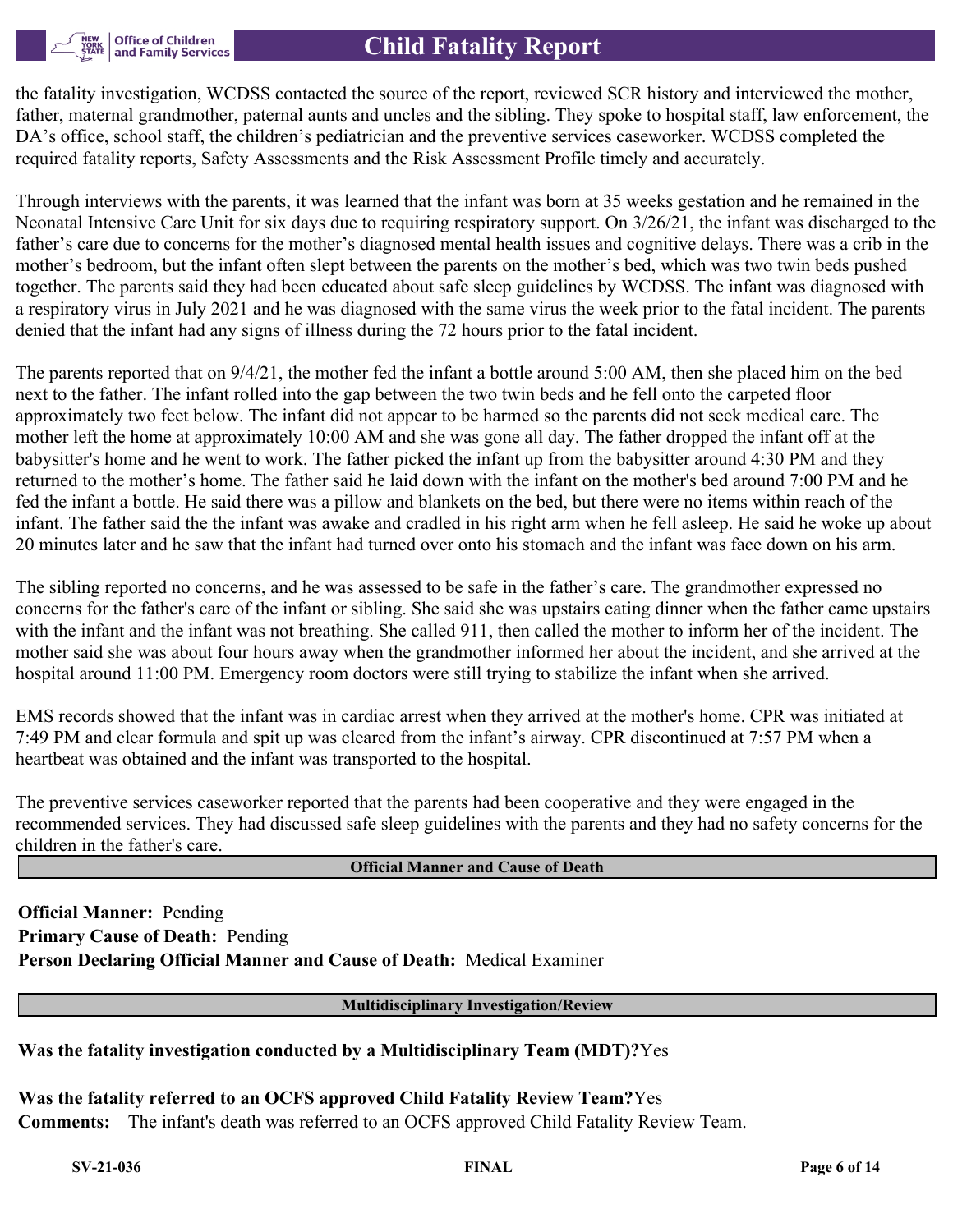

### **SCR Fatality Report Summary**

| <b>Alleged Victim(s)</b>                 | <b>Alleged Perpetrator(s)</b>        | Allegation(s)              | <b>Allegation</b><br><b>Outcome</b> |
|------------------------------------------|--------------------------------------|----------------------------|-------------------------------------|
| 059449 - Deceased Child, Male, 5<br>Mons | 059450 - Father, Male, 33<br>Year(s) | DOA / Fatality             | Substantiated                       |
| 059449 - Deceased Child, Male, 5<br>Mons | 059450 - Father, Male, 33<br>Year(s) | Inadequate<br>Guardianship | Substantiated                       |

### **CPS Fatality Casework/Investigative Activities**

|                                                                                                                                                                           | Yes         | N <sub>0</sub> | N/A | <b>Unable to</b><br><b>Determine</b> |
|---------------------------------------------------------------------------------------------------------------------------------------------------------------------------|-------------|----------------|-----|--------------------------------------|
| All children observed?                                                                                                                                                    | $\boxtimes$ |                |     |                                      |
| When appropriate, children were interviewed?                                                                                                                              | $\boxtimes$ |                |     |                                      |
| Alleged subject(s) interviewed face-to-face?                                                                                                                              | $\boxtimes$ |                |     |                                      |
| All 'other persons named' interviewed face-to-face?                                                                                                                       | $\boxtimes$ |                |     |                                      |
| Contact with source?                                                                                                                                                      | $\boxtimes$ |                |     |                                      |
| All appropriate Collaterals contacted?                                                                                                                                    | $\boxtimes$ |                |     |                                      |
| Was a death-scene investigation performed?                                                                                                                                | $\boxtimes$ |                |     |                                      |
| Was there discussion with all parties (youth, other household members,<br>and staff) who were present that day (if nonverbal, observation and<br>comments in case notes)? | $\boxtimes$ |                |     |                                      |
| Coordination of investigation with law enforcement?                                                                                                                       | $\boxtimes$ |                |     |                                      |
| Was there timely entry of progress notes and other required<br>documentation?                                                                                             | $\boxtimes$ |                |     |                                      |

### **Fatality Safety Assessment Activities**

|                                                                                                               | Yes         | $\bf No$ | N/A | <b>Unable to</b><br><b>Determine</b> |
|---------------------------------------------------------------------------------------------------------------|-------------|----------|-----|--------------------------------------|
| Were there any surviving siblings or other children in the household?                                         | $\boxtimes$ |          |     |                                      |
| Was there an adequate assessment of impending or immediate danger to surviving siblings/other children in the |             |          |     |                                      |

**household named in the report:**   $\boxtimes$ **Within 24 hours?** Ξ  $\mathbb{R}^2$  $\boxtimes$  $\Box$ **At 7 days?**  $\overline{\phantom{0}}$  $\boxtimes$  $\Box$ **At 30 days?**  $\Box$  $\overline{\phantom{a}}$ **Was there an approved Initial Safety Assessment for all surviving**   $\boxtimes$  $\Box$  $\Box$  $\Box$ **siblings/ other children in the household within 24 hours? Are there any safety issues that need to be referred back to the local**   $\boxtimes$  $\Box$  $\Box$  $\Box$ **district?**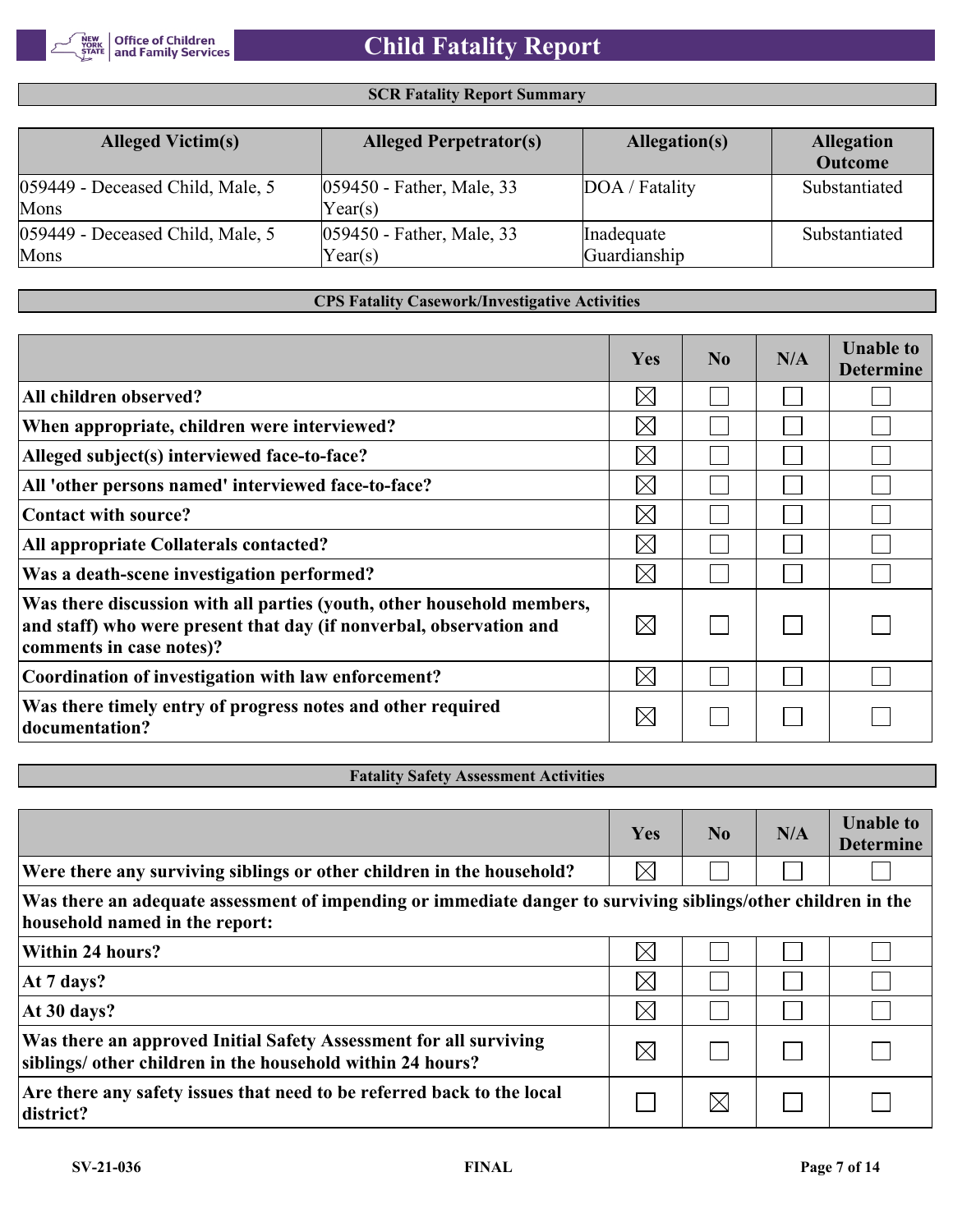

| When safety factors were present that placed the surviving siblings/other<br>children in the household in impending or immediate danger of serious<br>harm, were the safety interventions, including parent/caretaker actions<br>adequate? |  |
|--------------------------------------------------------------------------------------------------------------------------------------------------------------------------------------------------------------------------------------------|--|
|--------------------------------------------------------------------------------------------------------------------------------------------------------------------------------------------------------------------------------------------|--|

### **Fatality Risk Assessment / Risk Assessment Profile**

|                                                                                                                                                             | Yes         | N <sub>0</sub> | N/A | <b>Unable to</b><br><b>Determine</b> |
|-------------------------------------------------------------------------------------------------------------------------------------------------------------|-------------|----------------|-----|--------------------------------------|
| Was the risk assessment/RAP adequate in this case?                                                                                                          | $\boxtimes$ |                |     |                                      |
| During the course of the investigation, was sufficient information<br>gathered to assess risk to all surviving siblings/other children in the<br>household? |             |                |     |                                      |
| Was there an adequate assessment of the family's need for services?                                                                                         | $\times$    |                |     |                                      |
| Did the protective factors in this case require the LDSS to file a petition<br>in Family Court at any time during or after the investigation?               |             | IX             |     |                                      |
| Were appropriate/needed services offered in this case                                                                                                       |             |                |     |                                      |
| $\Gamma$ ralaine                                                                                                                                            |             |                |     |                                      |

#### **Explain:**

Risk was adequately assessed and the Preventive Services Case remained open to continue providing services to the father and sibling.

| <b>Placement Activities in Response to the Fatality Investigation</b>                                                                                                                                 |     |                |     |                                      |  |  |
|-------------------------------------------------------------------------------------------------------------------------------------------------------------------------------------------------------|-----|----------------|-----|--------------------------------------|--|--|
|                                                                                                                                                                                                       |     |                |     |                                      |  |  |
|                                                                                                                                                                                                       | Yes | N <sub>0</sub> | N/A | <b>Unable to</b><br><b>Determine</b> |  |  |
| Did the safety factors in the case show the need for the surviving<br>siblings/other children in the household be removed or placed in foster<br>care at any time during this fatality investigation? |     |                |     |                                      |  |  |
| Were there surviving children in the household that were removed either<br>as a result of this fatality report / investigation or for reasons unrelated<br>to this fatality?                          |     |                |     |                                      |  |  |

**Legal Activity Related to the Fatality**

**Was there legal activity as a result of the fatality investigation?** There was no legal activity.

### **Services Provided to the Family in Response to the Fatality**

| <b>Services</b>               | After<br><b>Death</b> | but<br><b>Refused</b> | Provided   Offered,   Offered,<br>Unknown<br>if Used | <b>Not</b><br><b>Offered</b> | <b>Needed</b><br>but<br>Unavailable | N/A | <b>CDR</b><br><b>Lead to</b><br>Referral |
|-------------------------------|-----------------------|-----------------------|------------------------------------------------------|------------------------------|-------------------------------------|-----|------------------------------------------|
| <b>Bereavement counseling</b> |                       |                       |                                                      |                              |                                     |     |                                          |
| <b>Economic support</b>       |                       |                       |                                                      |                              |                                     |     |                                          |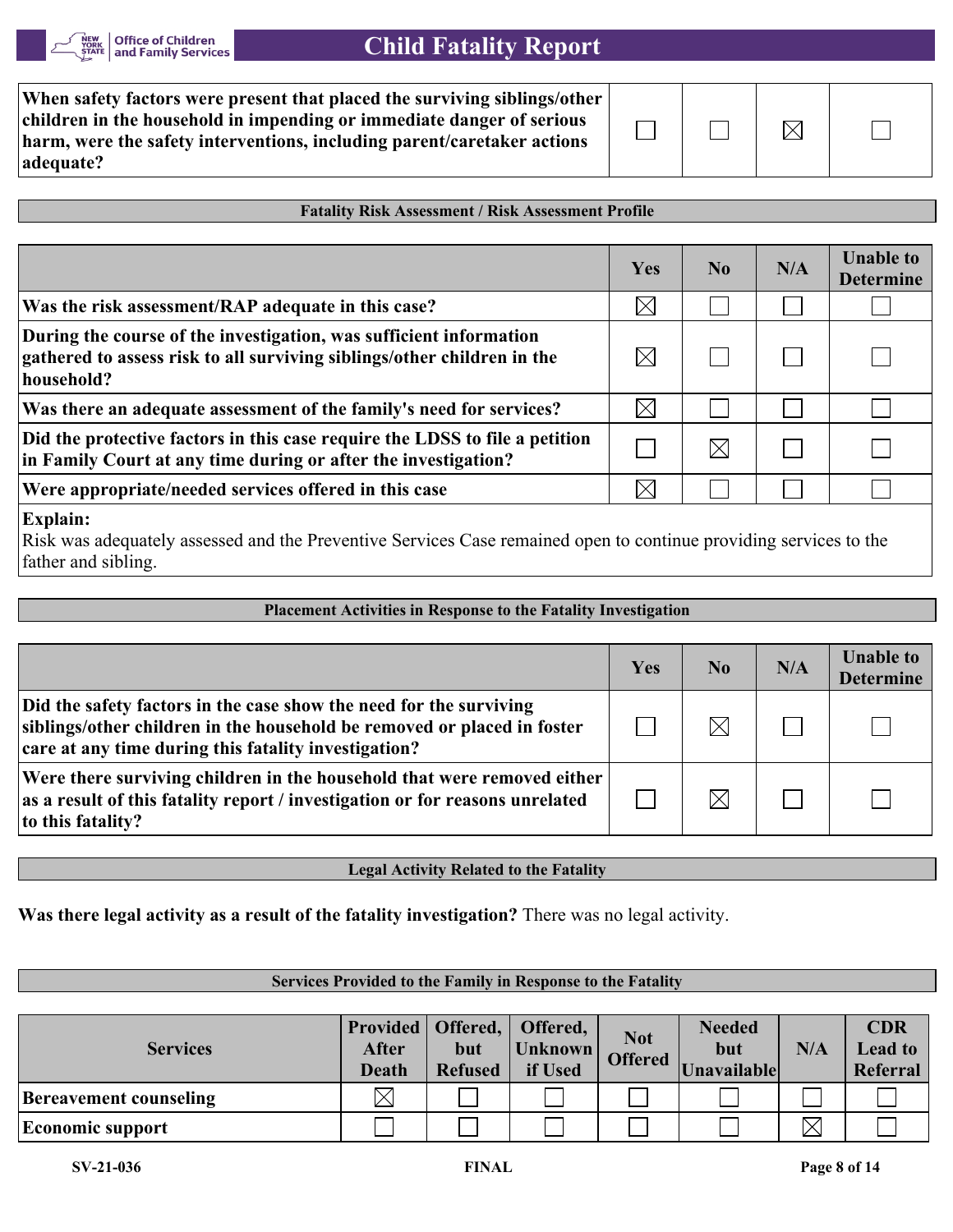

| <b>Funeral arrangements</b>          |             | $\boxtimes$ |             |             |  |
|--------------------------------------|-------------|-------------|-------------|-------------|--|
| <b>Housing assistance</b>            |             |             |             | $\boxtimes$ |  |
| <b>Mental health services</b>        | $\boxtimes$ |             |             |             |  |
| Foster care                          |             |             |             | $\boxtimes$ |  |
| <b>Health care</b>                   |             |             |             | $\boxtimes$ |  |
| <b>Legal services</b>                |             |             |             | $\boxtimes$ |  |
| <b>Family planning</b>               |             |             | $\boxtimes$ |             |  |
| <b>Homemaking Services</b>           |             |             |             | $\boxtimes$ |  |
| <b>Parenting Skills</b>              | $\boxtimes$ |             |             |             |  |
| <b>Domestic Violence Services</b>    |             |             |             | $\boxtimes$ |  |
| <b>Early Intervention</b>            |             |             |             | $\boxtimes$ |  |
| <b>Alcohol/Substance abuse</b>       |             |             |             | $\boxtimes$ |  |
| <b>Child Care</b>                    |             |             |             | $\boxtimes$ |  |
| Intensive case management            |             |             |             | $\boxtimes$ |  |
| Family or others as safety resources |             |             |             | $\boxtimes$ |  |
| Other                                |             |             |             | $\boxtimes$ |  |

**Were services provided to siblings or other children in the household to address any immediate needs and support their well-being in response to the fatality?** Yes **Explain:**

The sibling was referred for bereavement counseling.

### **Were services provided to parent(s) and other care givers to address any immediate needs related to the fatality?** Yes

**Explain:**

The parents and grandmother were referred for bereavement counseling.

### **History Prior to the Fatality**

| <b>Child Information</b>                                                             |                |
|--------------------------------------------------------------------------------------|----------------|
| Did the child have a history of alleged child abuse/maltreatment?                    | Yes            |
| Was the child ever placed outside of the home prior to the death?                    | N <sub>o</sub> |
| Were there any siblings ever placed outside of the home prior to this child's death? | N <sub>o</sub> |
| Was the child acutely ill during the two weeks before death?                         | Yes            |

### **Infants Under One Year Old**

### **During pregnancy, mother:**

 $\boxtimes$  Had medical complications / infections  $\Box$  Had heavy alcohol use

■ Misused over-the-counter or prescription drugs Smoked tobacco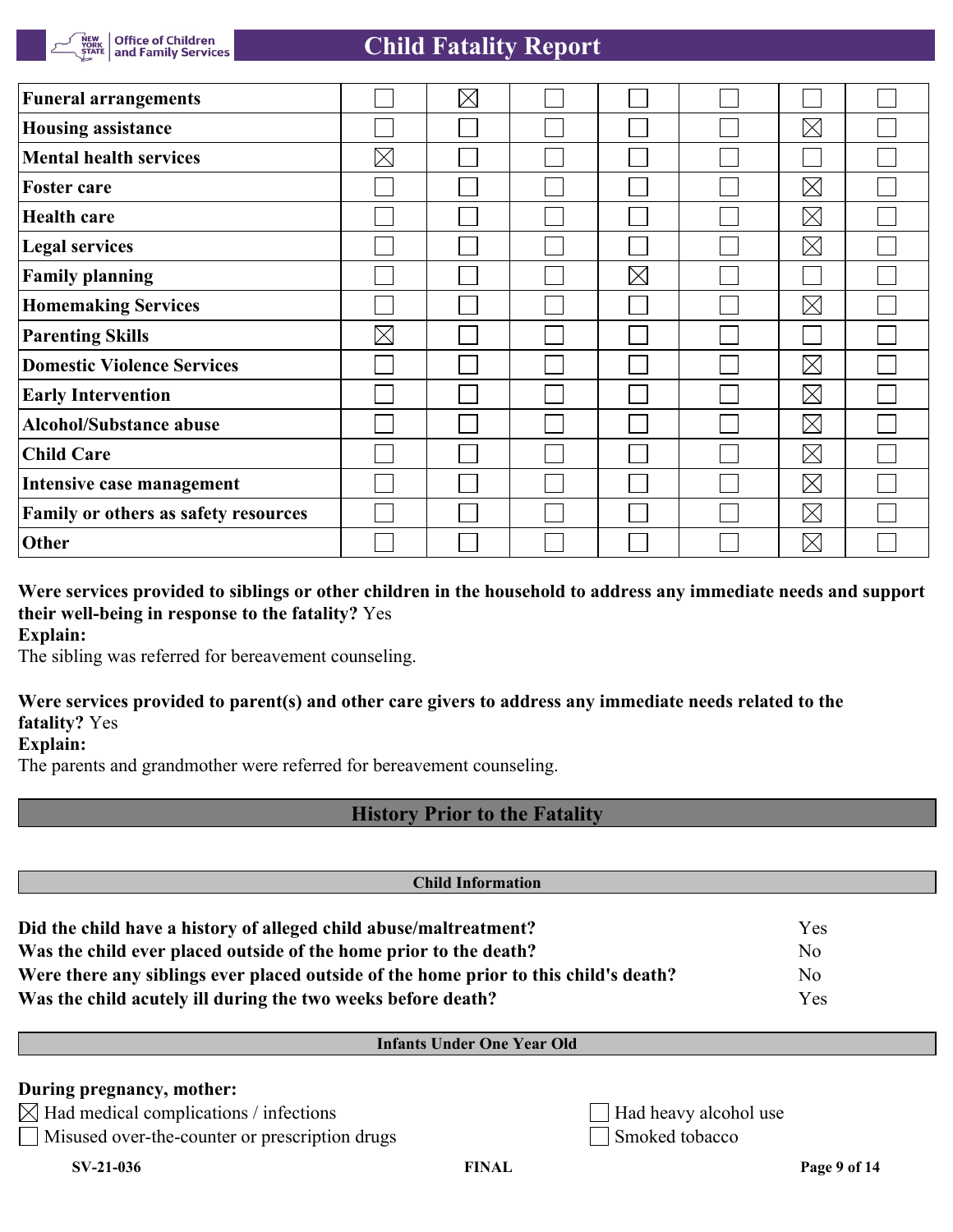

Experienced domestic violence Used illicit drugs and Used illicit drugs

Was not noted in the case record to have any of the issues listed

**Infant was born:**

 $\boxtimes$  With neither of the issues listed noted in case record

# **CPS - Investigative History Three Years Prior to the Fatality**

| Date of<br><b>SCR</b><br><b>Report</b> | <b>Alleged</b><br>Victim(s)       | <b>Alleged</b><br>Perpetrator(s) | Allegation(s)              | <b>Allegation</b><br><b>Outcome</b> | Compliance<br><b>Issue(s)</b> |
|----------------------------------------|-----------------------------------|----------------------------------|----------------------------|-------------------------------------|-------------------------------|
| $.09/05/2021$ Months                   | Deceased Child, Male, 5           | Father, Male, 33 Years           | Inadequate<br>Guardianship | Substantiated                       | Yes                           |
|                                        | Deceased Child, Male, 5<br>Months | Father, Male, 33 Years           | Internal Injuries          | Substantiated                       |                               |
|                                        | Deceased Child, Male, 5<br>Months | Mother, Female, 26<br>Years      | Inadequate<br>Guardianship | Unsubstantiated                     |                               |
|                                        | Deceased Child, Male, 5<br>Months | Mother, Female, 26<br>Years      | Internal Injuries          | Unsubstantiated                     |                               |

### **Report Summary:**

An SCR report alleged that at 5:00 AM on 9/4/21, the infant fell two feet off a bed onto the floor and he was found under the bed by the mother. The mother failed to seek medical attention or treatment. At approximately 8:00 PM the father fed the infant milk and then awoke approximately 20 minutes later. The infant was unresponsive and blue, with vomit on him. The infant was in respiratory distress and in lactic acidosis, inciting injury causing inflammation of the whole body and requiring intubation, oxygen support, multiple pressers, and multiple other interventions. At that time, the infant's organs appeared to be failing. The explanation for the infant's condition was suspicious.

| <b>Report Determination: Indicated</b> | Date of Determination: 09/10/2021 |
|----------------------------------------|-----------------------------------|
|----------------------------------------|-----------------------------------|

# **Basis for Determination:**

WCDSS initially unsubstantiated the allegations based on a lack of credible evidence. The infant sustained no injuries when he fell off the bed around 5:00 AM and the mother was not present at the time of the fatal incident. On 11/6/21, the allegations of II and IG against the father were modified to substantiated based on the father falling asleep on the adult bed with the infant cradled in his right arm. He woke up to find the infant face down on his arm and unresponsive. According to the ER doctor, the cause of death was an asphyxial event that led to a pulmonary hemorrhage, liver failure and severe lactic acidosis. The infant ultimately went into cardiac arrest and passed away.

# **OCFS Review Results:**

WCDSS interviewed the parents, sibling, maternal grandmother, and paternal aunts and uncles. They spoke to the DA's office, law enforcement and hospital staff. The record did not reflect that SCR history was reviewed and the RAP did not reflect the mother's limited cognitive skills or the parents' developmentally inappropriate expectations of the children. WCDSS unfounded and closed the investigation prior to gathering necessary documentation to accurately determine the allegations. Upon completion of the fatality investigation, WCDSS recognized the error and they amended the allegations against the father and added an addendum to the Investigation Conclusion Narrative.

| Are there Required Actions related to the compliance issue(s)? $\boxtimes$ Yes | $\overline{\text{No}}$ |               |
|--------------------------------------------------------------------------------|------------------------|---------------|
| <b>Issue:</b>                                                                  |                        |               |
| Review of CPS History                                                          |                        |               |
| Summary:                                                                       |                        |               |
| The record did not reflect that SCR history was reviewed.                      |                        |               |
| $SV-21-036$                                                                    | <b>FINAL</b>           | Page 10 of 14 |
|                                                                                |                        |               |

Drug exposed **Exposed** Exposed Exposed Exposed Exposed Exposed Exposed Exposed Exposed Exposed Exposed Exposed Exposed Exposed Exposed Exposed Exposed Exposed Exposed Exposed Exposed Exposed Exposed Exposed Exposed Exposed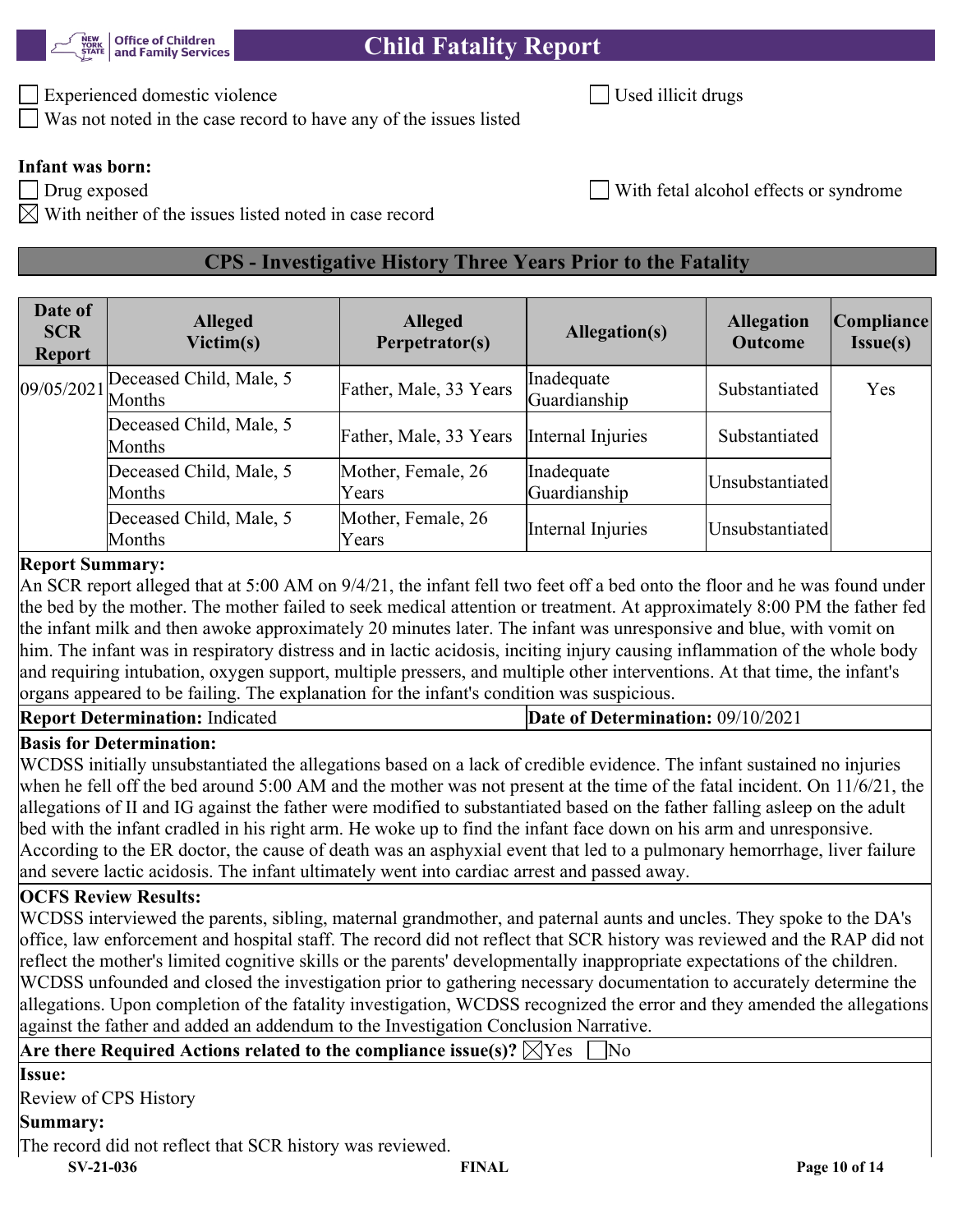

### **Legal Reference:**

18 NYCRR 432.2(b)(3)(i)

### **Action:**

Within 1 business day of a report, WCDSS must review all SCR records of prior reports, including legally sealed reports, and document such. Within 5 business days, WCDSS will review its own CPS record(s) that apply to the prior reports, including legally sealed unfounded and family assessment response reports.

### **Issue:**

Adequacy of Risk Assessment Profile (RAP)

### **Summary:**

The RAP did not reflect the mother's limited cognitive skills or the parents' developmentally inappropriate expectations of the children.

### **Legal Reference:**

18 NYCRR 432.2(d)

### **Action:**

WCDSS will consider all risk elements identified throughout the course of the investigation and accurately document such elements into the Risk Assessment Profile.

### **Issue:**

Pre-Determination/Nature, Extent and Cause of Any Condition

### **Summary:**

The case was pre-determined to the assessment of the allegations. The case closed prior to gathering the necessary documentation to accurately determine the allegations.

### **Legal Reference:**

18 NYCRR 432.2(b)(3)(iii)(c)

### **Action:**

WCDSS will make an adequate assessment of the nature, extent and cause of any condition enumerated in the report.

| Date of<br><b>SCR</b><br><b>Report</b> | <b>Alleged</b><br>Victim(s)          | <b>Alleged</b><br>Perpetrator(s) | Allegation(s)              | <b>Allegation</b><br><b>Outcome</b> | <i>Compliance</i><br><b>Issue(s)</b> |
|----------------------------------------|--------------------------------------|----------------------------------|----------------------------|-------------------------------------|--------------------------------------|
|                                        | $03/23/2021$ Deceased Child, Male, 3 | Mother, Female, 25<br>Years      | Inadequate<br>Guardianship | Unsubstantiated                     | Yes                                  |

### **Report Summary:**

An SCR report alleged that the mother had a history of diagnosed mental health issues with multiple suicide attempts. The mother gave birth to the infant and she had no support to care for the infant. The mother was unable to adequately care for herself and she required prompts and assistance with bathing and feeding herself. She was taught how to properly feed and hold the infant but then she failed to hold him or feed him properly. Due to the mother's ongoing mental health concerns and her level of cognitive functioning, the mother was unable to adequately care for the infant.

# **Report Determination:** Unfounded **Date of Determination:** 05/22/2021

### **Basis for Determination:**

Due to concerns for the mother's mental health and cognitive delays, she made a plan for the infant's care prior to giving birth. In October 2020, the mother and maternal grandmother contacted WCDSS to obtain preventive services. The parents made a plan for the father to care for the infant with his family assisting with daycare. The parents provided WCDSS with notarized letters of their plan. The father applied for custody of the infant and the mother agreed to not have any sole caretaking responsibilities. The infant was observed to be safe in the father's care and a Preventive Services Case was opened.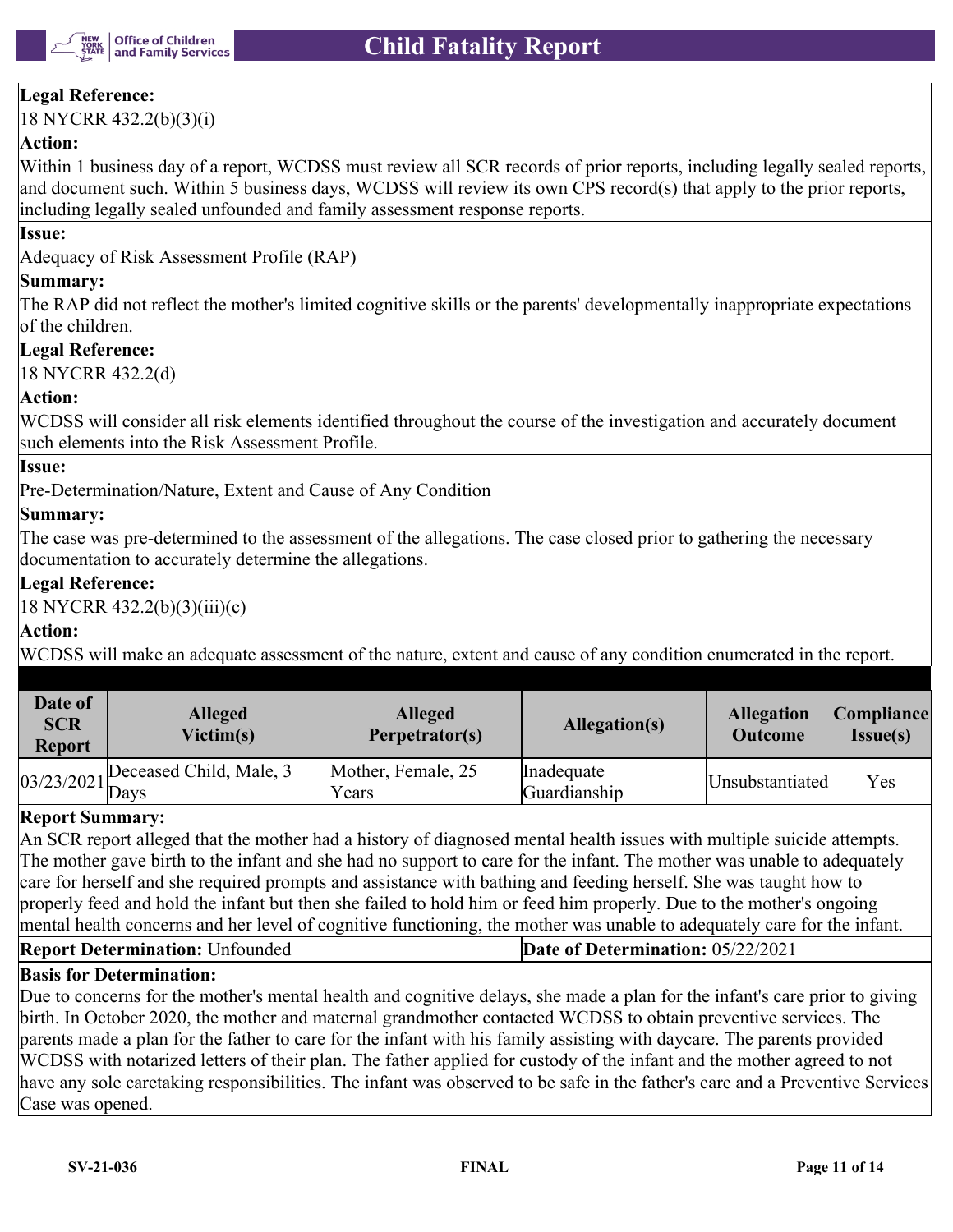

### **OCFS Review Results:**

WCDSS interviewed the mother, father, grandmother, sibling and family members. Safety Assessments and the RAP were completed timely and accurately. WCDSS consulted with their legal department and they spoke to the mother's mental health therapist. The case record did not reflect that WCDSS provided the family with safe sleep education/information or that they assessed for a safe sleep environment for the infant.

Are there Required Actions related to the compliance issue(s)?  $\boxtimes$  Yes  $\Box$  No

### **Issue:**

Failure to provide safe sleep education/information

### **Summary:**

The case record did not reflect that WCDSS provided the family with safe sleep education/information or that they assessed for a safe sleep environment for the infant.

### **Legal Reference:**

13-OCFS-ADM-02 & CPS Program Manual, Chapter 6, J-1

### **Action:**

WCDSS will provide information on sleep safety to the parents and caretakers of infants and parents-to-be whom they encounter and see that parents and caretakers take the steps necessary to provide safe sleeping conditions for the children in their care.

### **CPS - Investigative History More Than Three Years Prior to the Fatality**

There was no CPS investigative history more than three years prior to the fatality.

### **Known CPS History Outside of NYS**

There was no known CPS history outside of New York State.

### **Services Open at the Time of the Fatality**

**Was the deceased child(ren) involved in an open preventive services case at the time of the fatality?** Yes **Date the preventive services case was opened:** 04/28/2021

### **Evaluative Review of Services that were Open at the Time of the Fatality**

|                                                                                                                                                                                         | Yes         | N <sub>0</sub> | N/A | <b>Unable to</b><br><b>Determine</b> |
|-----------------------------------------------------------------------------------------------------------------------------------------------------------------------------------------|-------------|----------------|-----|--------------------------------------|
| Did the service provider(s) comply with the timeliness and content<br>requirements for progress notes?                                                                                  | $\boxtimes$ |                |     |                                      |
| Did the services provided meet the service needs as outlined in the case<br>record?                                                                                                     | $\times$    |                |     |                                      |
| Did all service providers comply with mandated reporter requirements?                                                                                                                   | $\boxtimes$ |                |     |                                      |
| Was there information in the case record that indicated the existence of<br>behaviors or conditions that placed the children in the case in danger or<br>lincreased their risk of harm? |             |                |     |                                      |

**Casework Contacts**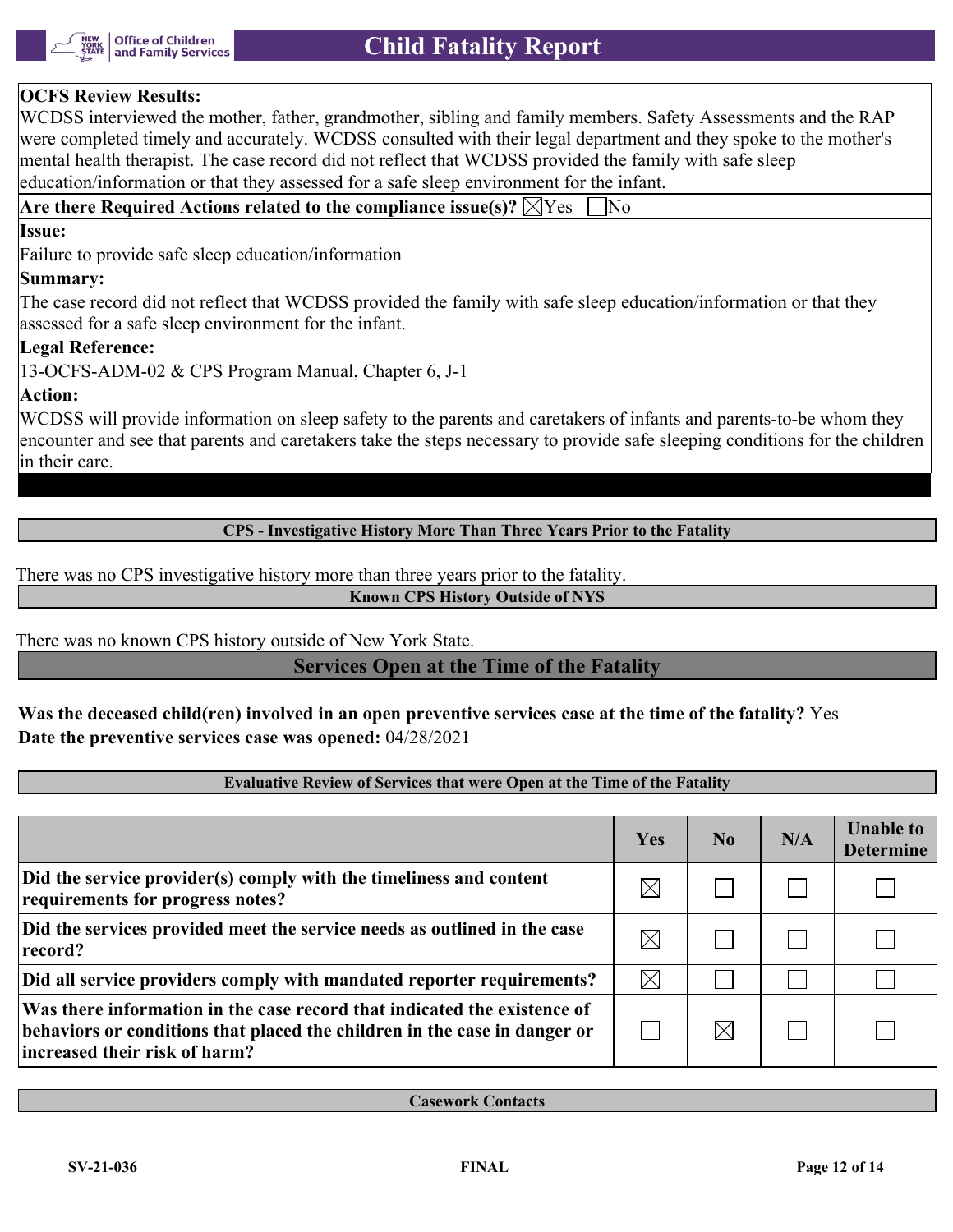

|                                                                                                                                                             | Yes         | N <sub>0</sub> | N/A | <b>Unable to</b><br><b>Determine</b> |
|-------------------------------------------------------------------------------------------------------------------------------------------------------------|-------------|----------------|-----|--------------------------------------|
| Did the service provider comply with case work contacts, including face-<br>to-face contact as required by regulations pertaining to the program<br>choice? | $\boxtimes$ |                |     |                                      |

**Services Provided**

|                                                                                                                                                                      | Yes         | No | N/A | <b>Unable to</b><br><b>Determine</b> |
|----------------------------------------------------------------------------------------------------------------------------------------------------------------------|-------------|----|-----|--------------------------------------|
| Were services provided to siblings or other children in the household to<br>address any immediate needs and support their well-being in response to<br>the fatality? | $\boxtimes$ |    |     |                                      |
| Were services provided to parents as necessary to achieve safety,<br>permanency, and well-being?                                                                     |             |    |     |                                      |

**Family Assessment and Service Plan (FASP)**

|                                                                                           | Yes         | N <sub>0</sub> | N/A | <b>Unable to</b><br><b>Determine</b> |
|-------------------------------------------------------------------------------------------|-------------|----------------|-----|--------------------------------------|
| Was the most recent FASP approved on time?                                                | 'X          |                |     |                                      |
| Was there a current Risk Assessment Profile/Risk Assessment in the most  <br>recent FASP? | $\boxtimes$ |                |     |                                      |

| <b>Provider</b>                                                                             |     |                |     |                                      |  |
|---------------------------------------------------------------------------------------------|-----|----------------|-----|--------------------------------------|--|
|                                                                                             |     |                |     |                                      |  |
|                                                                                             | Yes | N <sub>0</sub> | N/A | <b>Unable to</b><br><b>Determine</b> |  |
| Were Services provided by a provider other than the Local Department<br>of Social Services? |     | $\times$       |     |                                      |  |
| Additional information, if necessary:<br>WCDSS provided preventive services to the family.  |     |                |     |                                      |  |

### **Preventive Services History**

WCDSS opened a Preventive Services Case on 3/23/21 following the birth of the subject infant. The mother was unable to care for the infant due to mental health concerns and cognitive delays. The infant was discharged from the hospital to the father's care and the mother agreed to be supervised while caring for the infant. The mother resided with the maternal grandmother. The infant and sibling resided with the father. The father applied for custody of the infant in April 2021 and his petition was pending at the time of the infant's death. The father had sole custody of the sibling, who was temporarily staying with his paternal aunt at the time of the fatal incident. The father requested daycare assistance and the mother was engaged in mental health counseling and learning how to parent the infant. Following the infant's death, the mother and father separated and the Preventive Services Case remained open with the father and sibling.